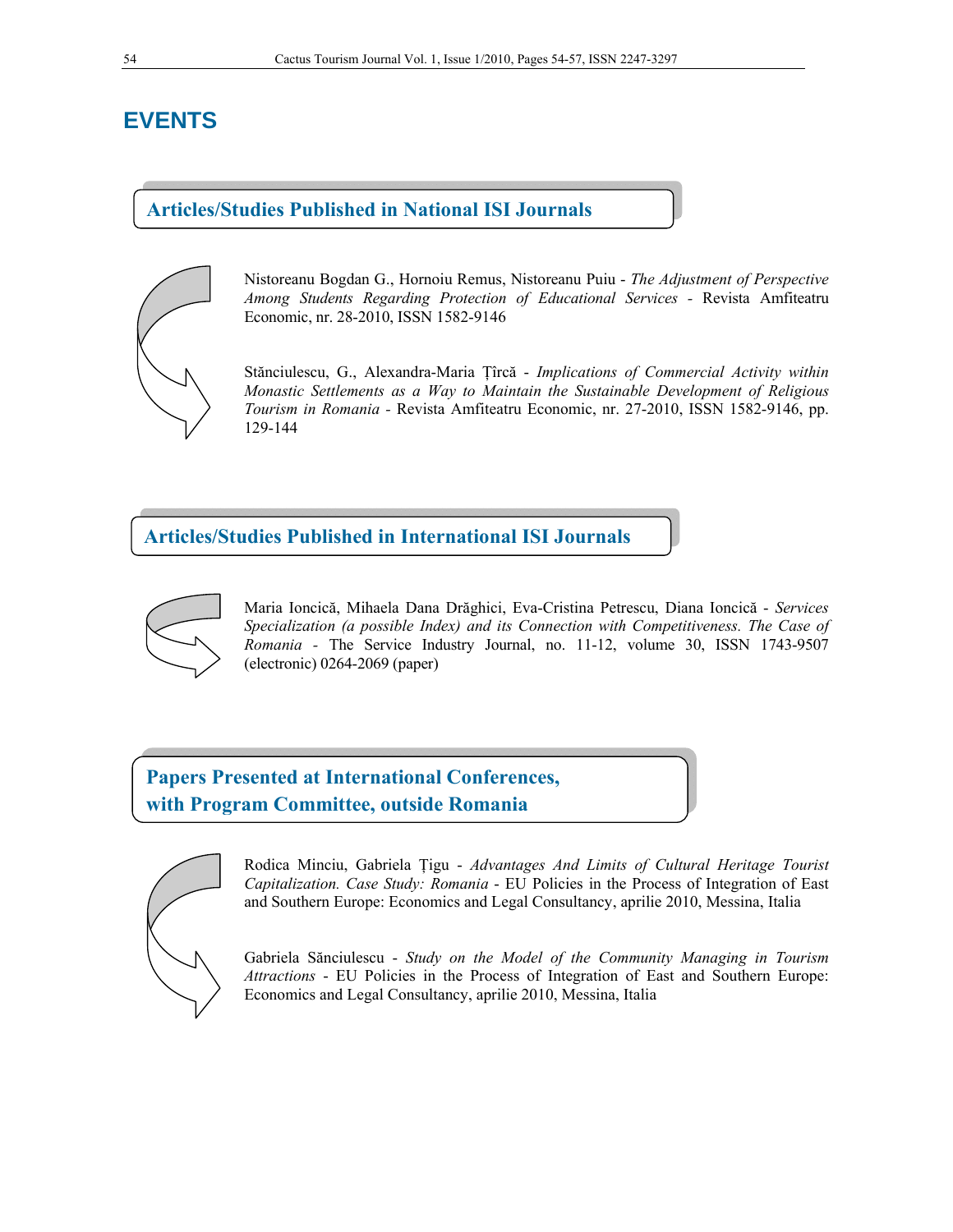## **Papers Presented at International Conferences, with Program Committee, in Romania**

Bicăjanu V., Ioncică Maria - *The Analysis of the Main Factors of the Macromedium Influencing the Dynamic of Public Services in Romania - The International Conference* " Present Issues of Global Economy"- 6<sup>th</sup> edition, Ovidius University of Constantza, May 2010

Bicăjanu V., Ioncică Maria, Ioncică Diana - *Research on the Evaluation of Regional and Public Services Development* - Universitatea din Oradea, Sesiunea Intenaţională de Comunicări Ştiinţifice, "Integrarea Europeană - noi provocări pentru economia României", ediţia a VI-a, Oradea, 29-30 mai 2010, ISSN 1582-5450

Petrescu Marian, Ioncică Maria, Petrescu Eva-Cristina, Ioncică Diana - *Les particularites du processus decisionnel d'achat sur le marche d'assurances* ‐ Universitatea din Oradea, Sesiunea Internaţională de Comunicări Ştiinţifice, "Integrarea Europeană - noi provocări pentru economia României", ediţia a VI-a, Oradea, 28-29 mai 2010

Bicăjanu V., Ioncică Maria - *The Analysis of the Main Factors of the Macromedium Influencing the Dynamic of Public Services in Romania -* The International Conference "Present Issues of Global Economy" -  $6<sup>th</sup>$  edition, Ovidius University of Constantza, May 2010

Bicăjanu V., Ioncică Maria, Ioncică Diana - *Research on the Evaluation of Regional and Public Services Development* - Universitatea din Oradea, Sesiunea Intenaţională de Comunicări Ştiinţifice, "Integrarea Europeană - noi provocări pentru economia României", ediţia a VI-a, Oradea, 29-30 mai 2010, ISSN 1582-5450

### **Books Published by Romanian Publishing Houses**



Nicolae Lupu - *Hotelul* - *Economie şi management, ediţia a VI-a, restructurată şi actualizată -* Editura C.H. Beck, ISBN 978-973-115-486-2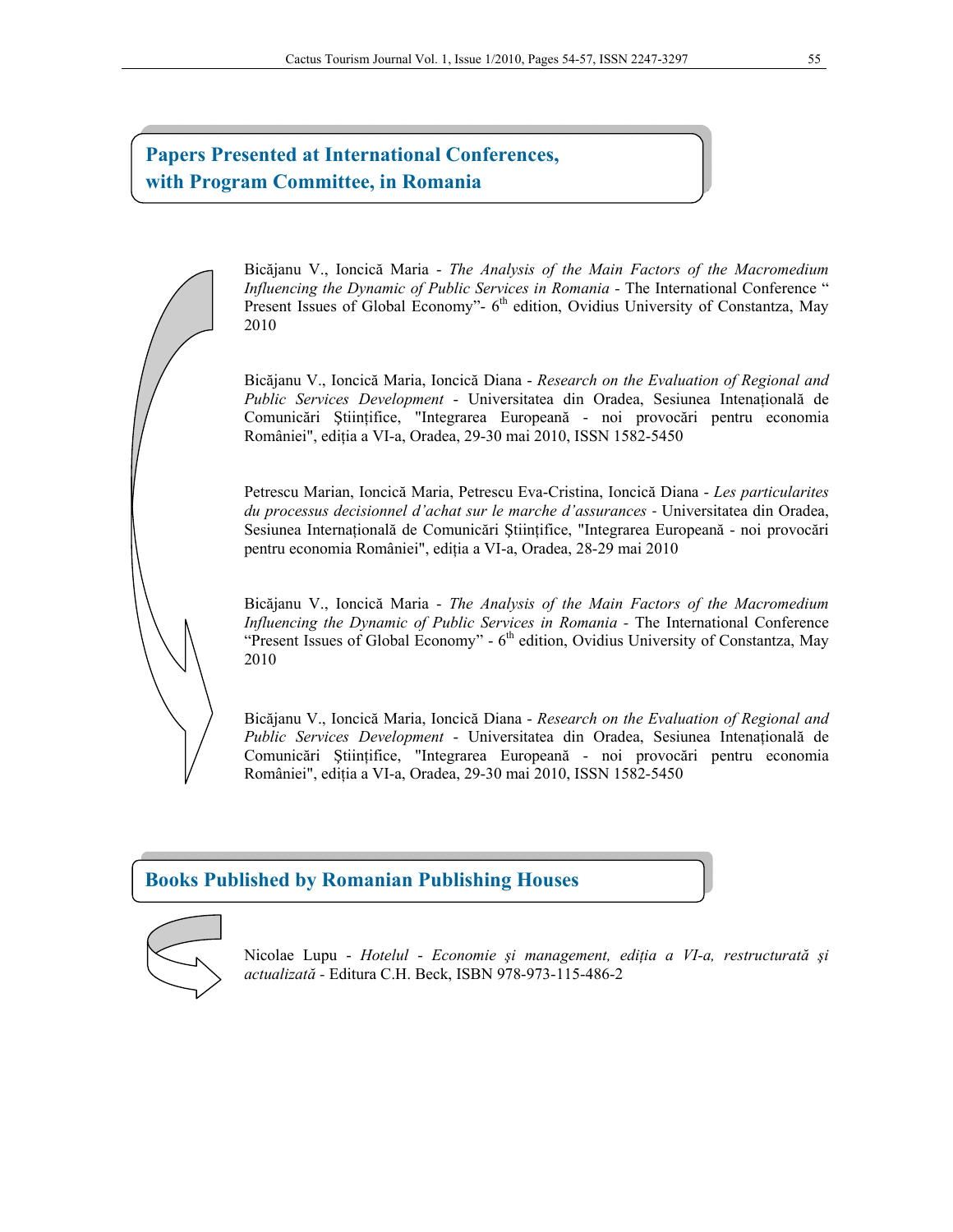| <b>International Projects</b> |                                                                                                                                                                              |                                                            |                                                                                                                                       |                |                           |  |  |  |  |  |
|-------------------------------|------------------------------------------------------------------------------------------------------------------------------------------------------------------------------|------------------------------------------------------------|---------------------------------------------------------------------------------------------------------------------------------------|----------------|---------------------------|--|--|--|--|--|
|                               | Contract number/date                                                                                                                                                         | <b>Subject</b>                                             | <b>CACTUS</b> members<br>participation                                                                                                | Total<br>value | Period<br>of<br>execution |  |  |  |  |  |
|                               | Programul Lifelong<br>Learning<br>(LLP - Key Action 3)<br>(ICT) / Multilateral<br>Projects, nr. project<br>505550-LLP-1-2009-1-<br>DE-KA3-KA3MP, nr.<br>contract: 2009-11955 | Sustainable<br><i>Tourism</i> IT<br>Course and<br>Handbook | Gabriela Tigu<br>(Romania - representative)<br>Cătălina Brîndusoiu,<br>Puju Nistoreanu<br>Delia Popescu<br>Cristina Iordache (membri) | $33.953$ €     | 2010-2012                 |  |  |  |  |  |

# **Projects in National Competitions**

| Contract<br>number/date                                                           | Subject                                                                                                                                                                                                                                                                                                                                                                            | <b>CACTUS</b><br>members<br>participation                                                                                     | <b>Total</b><br>value | Period<br>of<br>executio<br>n |
|-----------------------------------------------------------------------------------|------------------------------------------------------------------------------------------------------------------------------------------------------------------------------------------------------------------------------------------------------------------------------------------------------------------------------------------------------------------------------------|-------------------------------------------------------------------------------------------------------------------------------|-----------------------|-------------------------------|
| <b>CNCSIS</b><br>c. 891/2009                                                      | Dinamica implementării<br>politicilor comunitare în<br>valorificarea prin turism a<br>ariilor protejate din România și<br>proiectarea unei arhitecturi de<br>management integrat a acestora<br>FAZA I. Sistemul ariilor<br>protejate și evaluarea nivelului<br>actual al dezvoltării și<br>organizării acestora<br>Faza a II-a. Coordonate ale<br>dezvoltării turismului în ariile | Rodica Minciu<br>(director proiect)<br>Mihaela Pădurean,<br>Delia Popescu,<br>Remus Hornoiu,<br>Andreea Băltărețu<br>(membri) | 29.032<br><b>RON</b>  | 2009<br>2010                  |
| <b>CNCSIS-</b><br><b>UEFISCSU</b><br>nr. 915<br>PIN II-IDEI,<br>code<br>1773/2008 | protejate<br>Cercetări metodologice privind<br>influentele endogene si exogene<br>asupra comportamentului<br>consumatorului de servicii de<br>asigurare si elaborarea unui<br>model de simulare a<br>comportamentului                                                                                                                                                              | Maria Ioncică -<br>membru                                                                                                     | 300.000<br><b>RON</b> | 2008-<br>2011                 |
| POSDRU/<br>9/3.1/S/4/<br>2008                                                     | consumatorului<br>Crearea de rețele de IMM-uri –<br>modalitate inovativă de creștere<br>a competitivității și<br>adaptabilității IMM-urilor din<br>România                                                                                                                                                                                                                         | Tală Mădălina<br>(expert)                                                                                                     | 4,16 mil.<br>euro     | 2008-<br>2011                 |